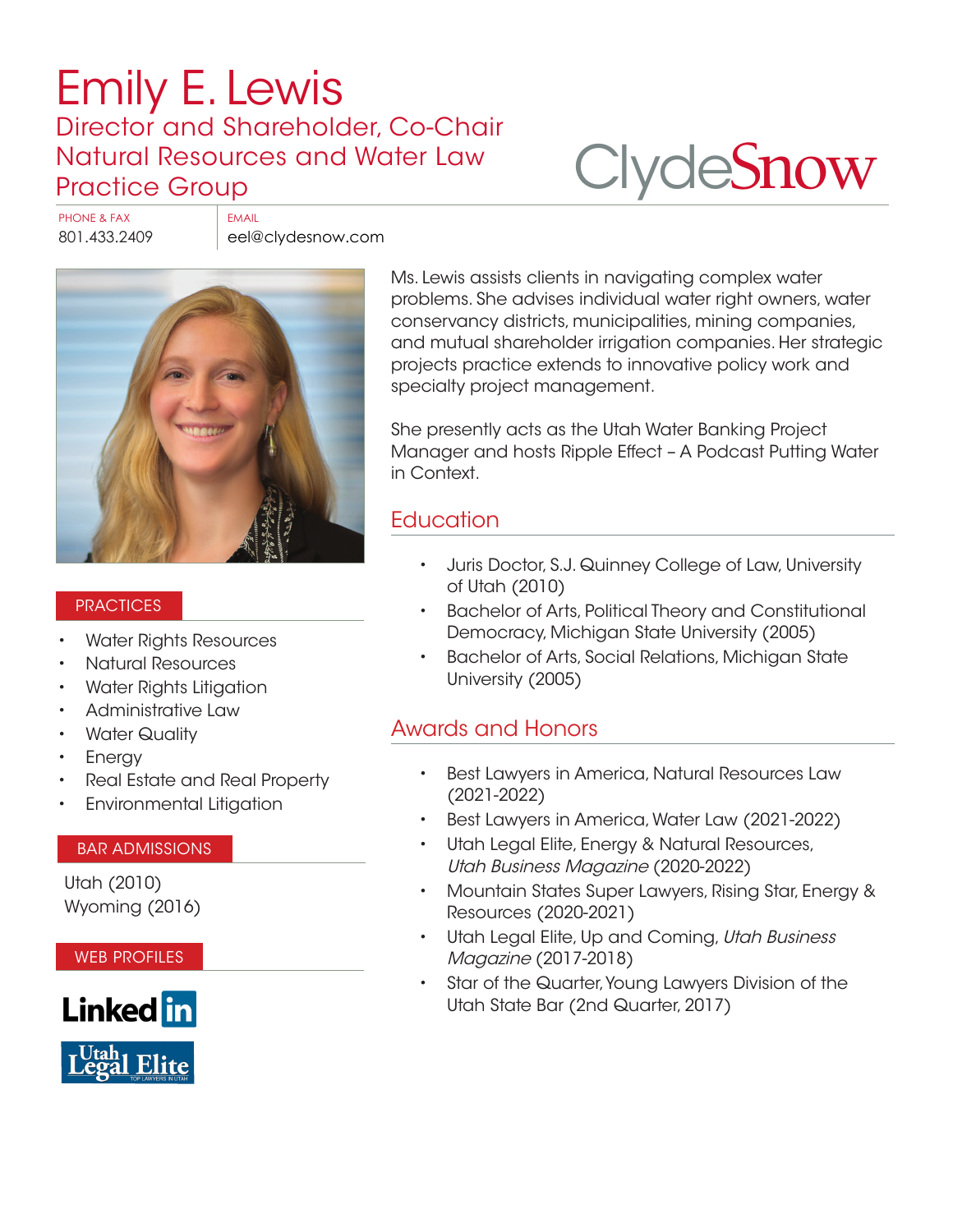## Professional Affiliations

- Adjunct Assistant Professor, S.J. Quinney College of Law, University of Utah (2018-present)
- Utah Lake Jordan River Water Rights General Adjudication Objectors' Advisory Committee – Co-Chair (2016–2017)
- Wallace Stegner Center 22nd Annual Symposium Water in the West: Exploring Untapped Solutions – Steering Committee (2017)
- Utah Bar Association Young Lawyers Division Board of Directors: Green Team Committee Chair (2015–2016)
- Breathe Utah Vice President Board of Directors (2014–2016)
- S.J. Quinney College of Law Green Team Alumni Representative (2014–2015)

### Speaking Engagements

- "Utah Water Banking What's Next?," 2020 Utah Water Law & Policy Seminar (March 2020 – St. George, Utah)
- "Water Banking," Wallace Stegner Center Greenbag Luncheon University of Utah S.J. Quinney College of Law (February 2020 - Salt Lake City, Utah)
- "Water Rights in Utah," National Business Institute (February 2020 Salt Lake City, Utah)
- "Harnessing the Opportunity of Technology: Exploring the Intersection of Technology and the Application of Duty Values," CLE International 27th Annual Utah Water Law Conference (October 2019 – Salt Lake City, Utah)
- "Business Contracts in 10 Simple Steps,"National Business Institute (June 2019 Salt Lake City, Utah)
- "Resiliency Planning: Water Banking Pilot Program,"AWRA Utah Annual Water Resources Conference (May 2019 – Salt Lake City, Utah)
- "Water Markets and Water Banking," Northern Utah Water Conference (April 2019 Logan, Utah)
- "Updates on Water Banking in Utah," 2019 Utah Water Users Workshop, Co-Presenter / Panel Discussion (March 2019 – St. George, Utah)
- "Water Banking," Rural Water Technology Alliance (March 2019 Provo, Utah)
- "2019 Water Law Legislative Preview," Utah State Bar Brownbag Luncheon, ENREL Section (January 2019 – Salt Lake City, Utah)
- "Water Banking," 2019 Legislative Water Rally Rural Water Association of Utah (January 2019 – North Salt Lake, Utah)
- "The Utah Lake Jordan River Adjudication Tricks and Tips for Catching a Speeding Train," CLE International 26th Annual Utah Water Law Conference: Exploring Untapped Solutions to Water Issues (October 2018 – Salt Lake City, Utah)
- "Utah Lake Jordan River Water Rights General Adjudication Update: Speed and Surety?," Women of Water (March 2018 – Salt Lake City, Utah)
- "Irrigation Company Bylaws & State Law," 2018 Utah Water Users Workshop, Co-Presenter (March 2018 – St. George, Utah)
- "Utah Lake Jordan River Water Rights General Adjudication Update: Speed and